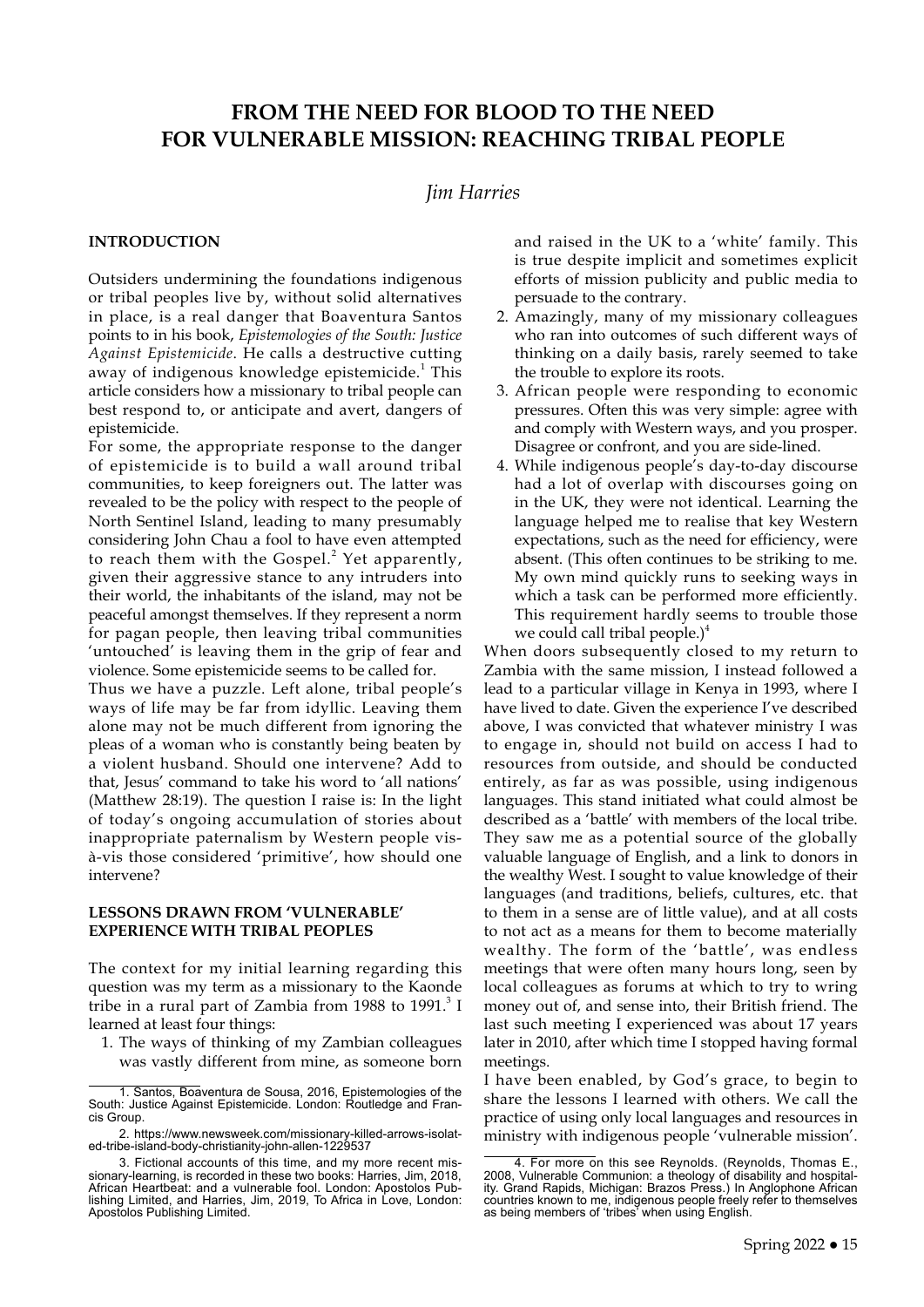It is vulnerable, because it leaves a foreign missionary very dependent on local people, languages, and resources, and liable to be pushed and pulled back and forth by the sway of the indigenous. It leaves a missionary vulnerable to injury—without outside money, one's ministry success depends on local whim. Using indigenous languages, the outsider always seems to be the ignorant one. The question then arises; what is the value of a foreign missionary? This question forces a missionary to search their heart, be willing to be belittled, and seek God's guidance. We share the message of vulnerable mission through the Alliance for Vulnerable Mission—a global alliance of missionary and development workers wanting to share good news with tribal (and other) people without dominating them.<sup>5</sup>

One hopes that by offering new insights to tribal people in a way that they are able to understand (using their own language) and are free to reject (without losing financial incentives) will result in an intelligent and selective adoption of what is new in a way that brings transformation, rather than an epistemicidal undermining of people's original ways of life that leaves them hanging. If the insights offered are not understandable, the 'vulnerable' missionary goes back to the drawing board and prayer room.

#### **TRANSFORMING KNOWLEDGE**

Many missionaries and development workers seek to help tribal people to transform their ways of life by a means that is empowering. This kind of transformation often proves elusive. Interventions into peoples lives from the outside can, I suggest, easily get caught up in issues that compromise their long-term best interests. A particular ideology that I consider can bring about unhealthy epistemicide (destruction of local knowledge) is that of secular modern liberalism. Modern liberals tend to presuppose certain pre-existing qualities. This arises from liberalism's contemporary requirement for 'religious neutrality'. Dominant Western liberal worldviews these days operate on the basis that there is a universal to all of mankind, which we can call secularism. In addition, they see a more poorly defined category rooted in a kind of psychological weakness of humans, called 'religion'. Secularists find religion, or to be more precise religions, to be problematic, thus preferably religion should be a 'private' affair. Secularists insist that these religious affairs should be inconsequential to dominant aspects of people's social-economic life. Modern liberals therefore seek to at all costs avoid crediting any one 'religion' with singular positive transformative power, lest that religion come to be seen as strategic, something that would undermine their ideology. As an analogy, we could say if liberalism represents thought and action, and religion represents food, then liberals simply assume all people to be well-fed, needing no particular dietary attention.

5. Vulnerablemission.org

Another way to understand the attitude of liberals to religious affairs is by pointing to an assumption by liberals, that all people are culturally equivalent to Europeans of around 1800. In my interpretation, Ibram Kendi articulates how Western scholars, once having through becoming secular let-go of an immediate and constant need for the Grace of God for all, interpreted the absence of the kind of Christian history Europe had gone through in Africa, to genetic inferiority.<sup>6</sup> By 1800, the massive historical impact of the Gospel on European people had begun to be taken for granted. Some scholars searched for ways of life independent of the church—a trend that has continued. This results in a 'blanking out' of Christianity's historical and positive transforming impact on people's lives. Wise approaches to working with tribal people need to see through these deceptions. This requires Westerners to undo certain mainstream presuppositions.

For the purposes of this article, I present a simplified four-stage transformative process of social<sup>7</sup> movement from the pre-historic, to the primitive, to the freethinking, to the modern. This is illustrated in Table 1 below that draws strongly on the work of René Girard.<sup>8</sup> In practice, some of each earlier stage remain extant in subsequent time periods, but the focus changes.

#### *Prehistoric People*

In the prehistoric time period, emotions such as anger and the belief that 'my' problems were resolved by killing another, held wide sway.<sup>9</sup>

#### *Primitive People*

These are those who took advantage of the fact that the use of focused murder, that we could call sacrifice, was enabling of social order and could save a community from violence. Girard suggests,

I think religion starts with sacrifice. … Sacrifice is the lightning rod for the community's violence, because it mobilizes the whole community against a fake enemy, who is not a member of the community, thus preventing people in the community from killing each other.

This was sometimes translated into rituals, such as animal sacrifice accompanied by invocations.<sup>11</sup> These

8.<https://iep.utm.edu/girard/>

9. Michael Hardin discusses the destructive violence that is associated with 'pre-religious' human communities. (Hardin, Michael, (ed.), 2015, *Reading the Bible with Rene Girard, Conversations with Steven E. Berry*, (Foreword by Scott Cowdell,) Lancaster: JDL Press, 32.)

10. Hardin *Reading*, 43.

11. A detailed graphic articulation of traditional sacrificial rituals as practiced by the Nuer tribe of Sudan, who are related to the

<sup>6.</sup> Kendi, Ibram X., 2018, 'Black Doctoral Studies: the radically anti-racist idea of Molefi Kete Asante,' *Journal of Black Studies,* 2018, 49(6)m 542-558, 552.

<sup>7.</sup> The wider implications of the term social arising especially from its deep roots in modernity result in its carrying some meanings and contextual impacts that are unhelpful for our purposes. For example, a common, but according to Reynolds false assumption, is that society is made up of autonomous individuals. (Reynolds, Thomas E., 2008, *Vulnerable Communion: a Theology of Disability and Hospitality.* Grand Rapids, Michigan: Brazos Press, 83.)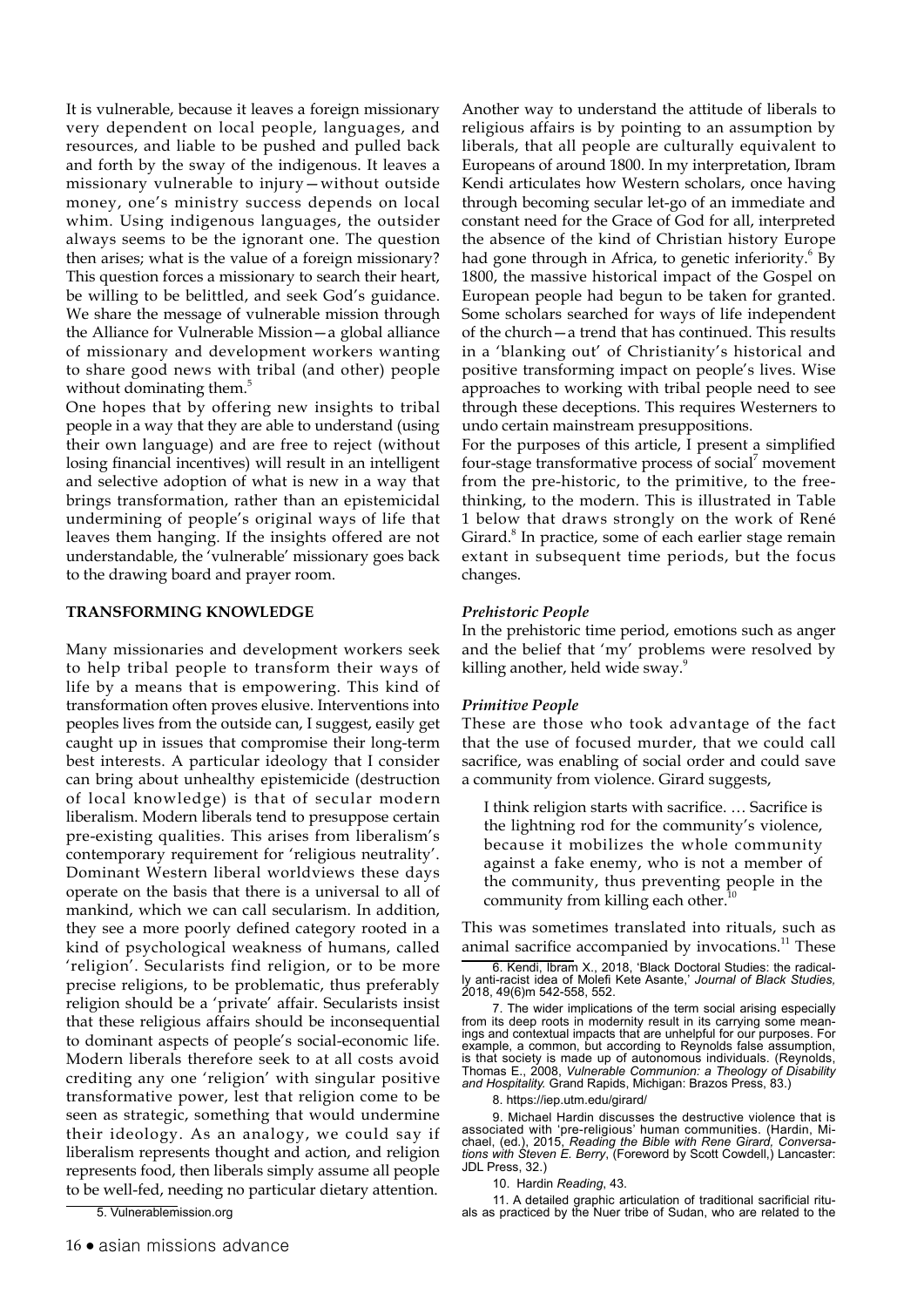rituals extended the pacifying impact of human killing through imitating its emotional impact—a kind of ritual deception convincing people that their enemy had been done away with. This assumes that a public display of murder, re-enacted on an animal, could result in some of the same cleansing effects that people experienced when a troublesome (real or supposed) person/group was done away with. Controlled sacrificial rituals and the absence of the need to kill allowed other options and enabled humankind to begin to develop civilisation.

#### *Free-thinking People*

People in this category draw their strength on their faith in the self-sacrifice of Christ on the cross for them. Genuine faith-based focus on the death of Christ, the innocent victim who was God, does away with or at least seriously reduces, the need for others to suffer on their behalf.

#### *Modern People*

These people substitute for the blood of Christ, supposedly scientific secular alternatives such as psychological and sociological comprehensions. This becomes a means of assuaging their innate schadenfreude, or desire to see others suffer on their behalf.

Table 1. A Simplified outline of a four-stage Transformative Process<sup>12</sup>

| Time-<br>periods        | Pre-historical                                                                          | Primitive                                                             | Free-thinking                                                                                                         | Modern                                                                                  |
|-------------------------|-----------------------------------------------------------------------------------------|-----------------------------------------------------------------------|-----------------------------------------------------------------------------------------------------------------------|-----------------------------------------------------------------------------------------|
| Culture                 | Before written<br>records,<br>gratification<br>sought through the beginning<br>killing. | The discovery<br>of the practice<br>of sacrifice,<br>of civilisation. | Pre-1800<br>Europe, faith<br>in Christ<br>assuaged the<br>need for live<br>sacrifice.                                 | Contemporary<br>Europe,<br>rationalisation<br>of murderous<br>instincts.                |
| Causation<br>of<br>evil | Other people<br>not liking<br>us, resolved<br>through<br>murder.                        | Controlled<br>killing and<br>blood sacrifice<br>pacifies<br>emotions. | Consistent<br>power for<br>cleansing of<br>the blood of<br>Christ leads<br>to perception<br>of physical<br>causation. | Fine tuning<br>of physical<br>causation on<br>the basis of<br>efficiency. <sup>13</sup> |
| Dominant<br>ideology    | Murder                                                                                  | Sacrifice                                                             | Religion<br>(i.e.,<br>Christianity) $14$                                                                              | Efficiency                                                                              |

Luo of Kenya that are the main focus of this article, is given by Evans-Pritchard in his book on Nuer religion. (Evans-Pritchard, E.E., 1956, *Nuer Religion*. Oxford: Oxford University Press, 197-230.)

12. My construction of this four-stage development draws strongly on the work of French scholar Rene Girard. I have found Girard's articulations to closely match my own experiences in African context. (See for example: Girard, René, 2001, *I See Satan Fall Like Lightning*, (Translated by James G. Williams) Maryknoll: Orbis.)

13. Reynolds considers the need for 'efficiency' to be epitomizing the illegitimate means of disconfirming non-modern people (Reynolds *Vulnerable* 44, 61, 89.)

14. Some parallels between the impact of so-called world religions such as Hinduism and Christianity with respect to their bringing freedom from sacrificial thinking, are discussed in Palaver, Wolfgang & Schenk, Richard, (eds.) 2018, *Mimetic Theory and World Religions*, East Lansing: Michigan State University Press.

#### *Tribal People*

For our purposes, we can consider tribal people to have already shifted from the pre-historical to the primitive. Because of its aversion to religion, contemporary secular understanding wants to view them as having gone directly from primitivity rooted in sacrifice, to modernity and efficiency. Given that mission history has often been entangled with colonialism and secularism, many Western missionaries have in effect also sought to fast-track tribal people to modernity. Tribal peoples have been given a "modern" perception of Christianity as being a helpful but not essential 'add-on' to smooth progress. Western secularism sees the Gospel as something one can choose to accept or reject as a facilitator for adopting modernity, rather than realizing its role in providing the foundation for modernity. Secularism sees education as prior to rather than dependent on the Gospel. This is despite the fact that historically, education was a product of the Gospel, which is essential for thriving.

Contemporary missionaries should, I suggest, be wise to the false allure of modernity and seek to be more constrained to Biblical directives. This is, effectively, to seek to provide freedom, release, and empowerment to people, without necessarily directing them towards efficiency and modernity.

The lack of a strong Gospel focus in outreach to tribal peoples has resulted in massive levels of epistemicide, creation of unhealthy dependency, and enormous destabilisation of impacted communities. This is like taking primitive people to a fast-moving river, that lies between them and the modern, without a bridge or a boat. Because they don't have the foundational background to understand why the modern world functions as it does, they end up imitating rather than appropriating modernity. For example, tribal people are introduced to science before they have any basis to perceive it or hooks to hang it on. Such basis or hooks would depend on the Gospel undermining traditional epistemology that is rooted in the shedding of blood.

#### *The False Allure of Modernity*

Contemporary missionaries should, I suggest, be wise to the false allure of modernity and seek to be more constrained to Biblical directives. This is, effectively, to seek to provide freedom, release, and empowerment to people, without necessarily directing them towards efficiency and modernity. A major reason for defocusing on modernity is due to difficulties inherent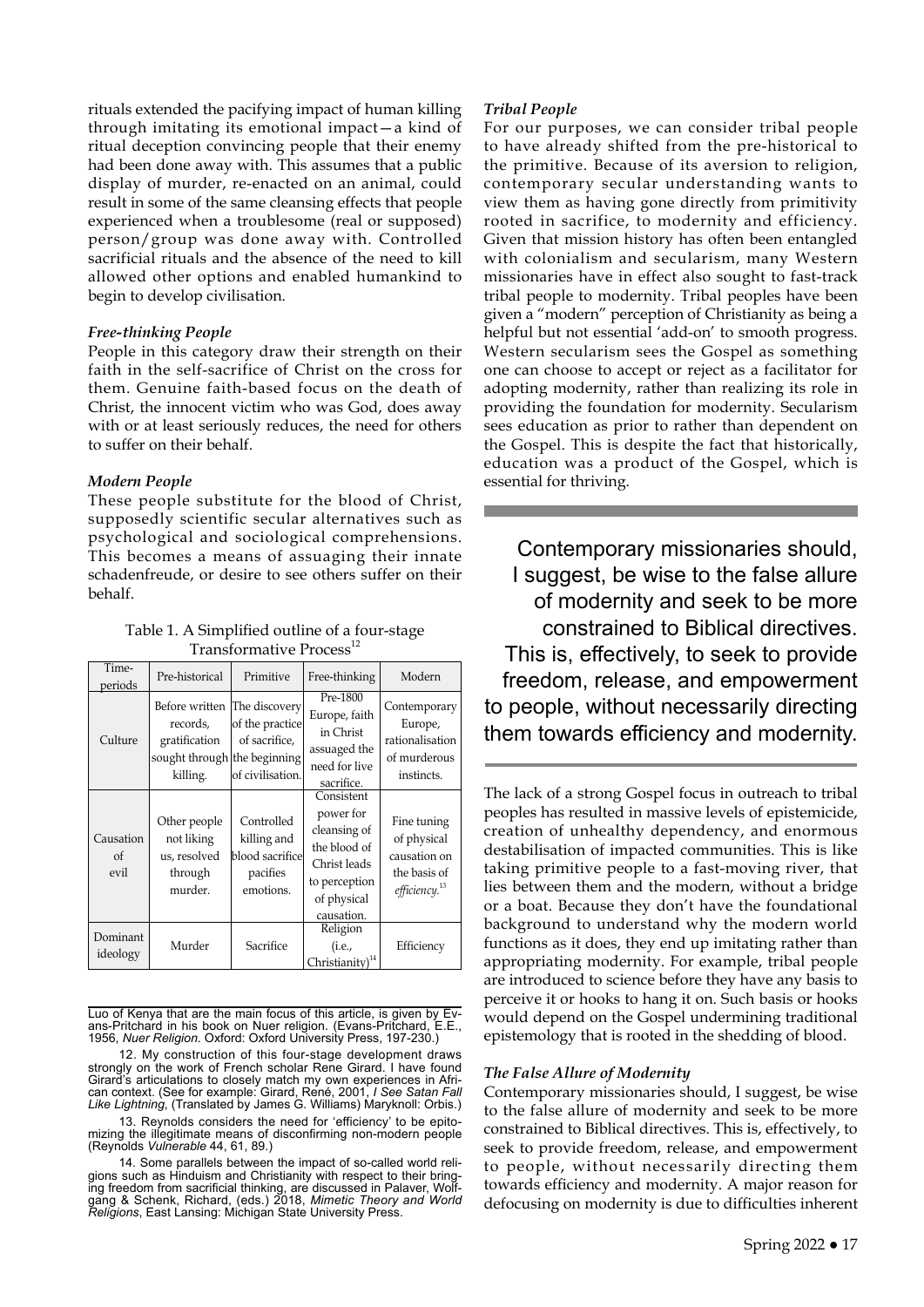in transition. I suggest that equating Christianity with civilisation and commerce, for which Livingstone was renowned, $15$  was an error arising from the failure to perceive the necessity of the four-stage transitions I articulate above. Christ should be presented for who he is, not as a harbinger of modernity.

There is much Biblical evidence for the transformation from murder (prehistoric) to sacrifice (primitive). For example:

- 1. The very early story of Cain and Abel depicts an understanding in which the categories were fluid, leading Cain to murder his brother Abel (Genesis 4:8). Later in the same chapter we find a depiction of the beginning of civilisation; Cain's founding the first city ('îr,) arose as a result of God's prohibition of murder (Genesis 4:15, 17).
- 2. God's role in frustrating Joseph's brothers culminated in their intended murder victim becoming their saviour (Genesis 37:18; Genesis 50:20), portending Jesus' redeeming act on the cross (1 Peter 1:18-20).
- 3. The frustration of Saul's effort at dealing summarily with David was rooted in his son Jonathan's 'illogical' love for the one who was to usurp his own rightful throne (1 Samuel 19:1-2).

Historically intermingled with the above events, we find an advocacy for, and then later depreciation of, the practice of animal sacrifice in the Bible. Leviticus clearly advocates for sacrifice (Leviticus 1-7). Later the prophets questioned its value and necessity (e.g., Hosea 6:6). The Exile provides a context for belief when sacrifice in the Temple of Jerusalem was no longer possible. Progressive revelation of the Scripture brings more and more of God's grace to light. Increasingly, God advocates for forgiveness/mercy/ love instead of sacrifice (Hosea 6:6). This concept has origins in 1 Samuel 15:22, and is re-iterated in Matthew 9:13, where it becomes a foundation for Jesus' own ministry. New Testament revelation brings this to a completion in the crucifixion of Christ as ultimate sacrificial victim. The stories of the Gospels repeatedly illustrate ways in which the powers that be at the time, brought trumped up charges against the innocent Jesus, culminating in a slaughter motivated by an angry mob. The reduction of anger and related negative emotional energy<sup>16</sup> associated with the murder of Jesus is candidly illustrated by its effectiveness in ending a long-running feud between Pilate and Herod (Luke 23:12). It takes Christ's resurrection, however, to enlighten and convince his disciples regarding the inappropriateness of sacrifice, ushering humankind into a new era, that of Anno Domini, 'the year of the Lord,' enabling the reign of Christ in people's hearts. It is my understanding, and this is supported by various authors like Girard, $17$ Mangalwadi,<sup>18</sup> and even Max Weber,<sup>19</sup> that freedom from the understanding that the appropriate response to one's own suffering must be the suffering of another, underlies the empowerment that enabled modernity, with all its assumed and real benefits.

## Tribal peoples have been given a "modern" perception of Christianity as being a helpful but not essential 'addon' to smooth progress.

Modernity seems to work somewhat well for European peoples. Sharing it with others is proving much more problematic. My more intimate knowledge is of African contexts. In these contexts, so-called modernity (sometimes known as afro-modernity<sup>20</sup>) has often come hand in hand with unhealthy dependency, what we might call 'dummification' of local people, and various vices. Dummification, as I understand it, arises when people's innate understanding is overtaken by their being over-exposed (especially through financial subsidy) to a fast pace of real-world developments. Keeping up then requires imitation, rote learning, plagiarism, and deception (presenting oneself as having an understanding that is absent, so as to benefit from modernity economically and in other ways). $^{21}$  This kind of culturally 'leavingpeople-behind' stokes fires of racism, aggravated by 19th century comprehension of genetics. $^{22}$  Hence my suggestion in this article is that contemporary mission should concentrate on promoting freethinking i.e., religion (Christianity), and de-emphasise modernisation and its accompanying "efficiency." (See Table 1 above where I depict efficiency as the dominant ideology of modernity.)

#### **CHRISTIAN MISSION AS SOURCE OF FREEDOM**

Using Biblical language we can say that freedom comes through release from the bonds of sin, through accepting the completed work of Christ on the cross (Galatians 5:1). In other words, freedom comes from a knowledge of God's grace which transforms someone's life-orientation from that of a heart of

<sup>15.</sup> Conradie, Sas, 2013, 'David Livingstone's Vision Revisited – Christianity, Commerce and Civilisation in the 21st Century,' *Evangelical Review of Theology* 37(2), 118-130.

<sup>16.</sup> I use the term 'emotion', in the absence of English terminology that more accurately describes comprehensions that I find in parts of Africa. In the latter comprehensions, emotion is a kind of force, as some native English speakers consider a spirit or spirits. I assume this may be universal to other tribal people.

<sup>17.</sup> Girard, René, 2001, *I See Satan Fall Like Lightning*, (Translated by James G. Williams) Maryknoll: Orbis.

<sup>18.</sup> Mangalwadi, Vishal, 2011, *The Book That Made Your World: How the Bible Created the Soul of Western Civilisation.* Nashville, Tennessee: Thomas Nelson.

<sup>19.</sup> Weber, Max, 1930. *The Protestant Ethic and the Spirit of Capitalism*. London: George Allen and Unwin Ltd.

<sup>20.</sup> Comaroff, Jean and Comaroff, John L., 2004, 'Notes on Afro-modernity and the Neo World Order: an afterword.' 329-347 In: Weiss, Brad, (ed.) 2004, *Producing African Futures: Ritual and Reproduction in a Neo Liberal Age*. London: Boston: Brill.

<sup>21.</sup> Makokha, Rt. Rev. Dr. Byrum, personal communication, August 10th 2005.

<sup>22.</sup> <https://www.britannica.com/biography/Gregor-Mendel>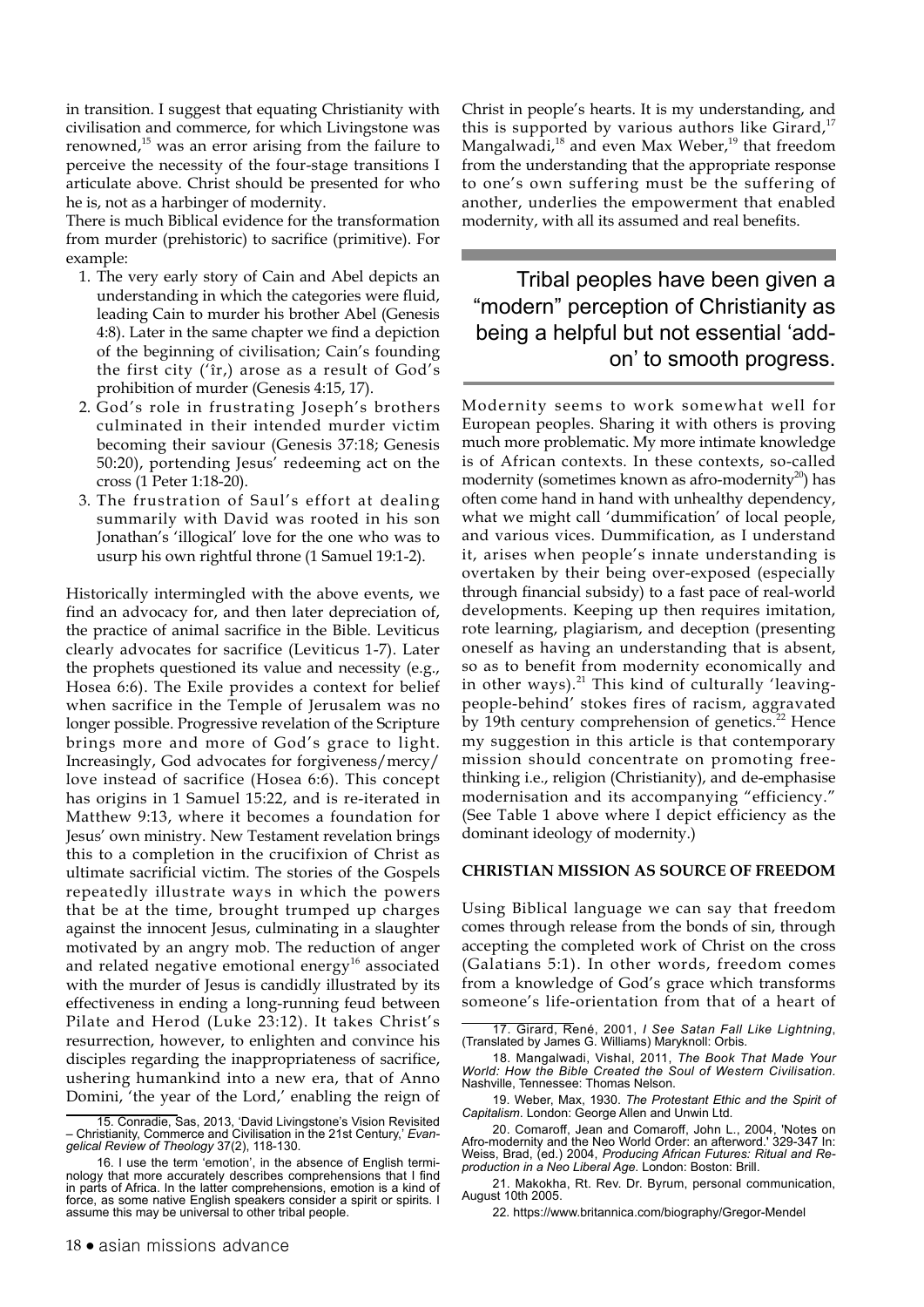stone to one of "a heart of flesh" (Ezekiel 36:26). This could be a transformation from the desire for murder, witch-hunting, revenge, and scapegoating, to one of love, forgiveness, patience, and, to take advantage of Paul's list in Galatians: "love, joy, peace, forbearance, kindness, goodness, faithfulness, gentleness and self-control" (Galatians 5:22-23). The vulnerable approach to mission that I present here, is one which predominantly concentrates on advocacy for these things, and leaves people to make their own choices regarding moves towards modernity, or otherwise.

#### *Freedom from the Need to Destroy*

Below are some examples of pre-Christian traditions from which many Luo and other people in Kenya have been set free. The major freedom I refer to is freedom from the need to seek to destroy something or someone else in order for 'me' to grow:

- I am reminded of a Kenyan, who once shared with me, that his people were horrified when missionaries told them not to steal. At the time, that was like telling them to 'be poor'! Their economy was one of 'beating the Jones's', by rustling away their cattle. Cattle translate into wives, so children, so in due course soldiers (warriors), so more cattle, wives, land, and food. It took time, my Kenyan friend intimated, for people to learn that they might prosper even more if they stopped stealing than if they continued to steal.
- The Luo people of Kenya have a tradition called tero buru. Literally, this means 'take the ashes.' While the term is sometimes applied in other ways now, the original tero buru was very serious. It was a search for victims to slaughter in notional revenge for the recent death (however caused) of an old man of the village. Young men would dress extravagantly in warrior garb, then move towards neighbours searching for victims to kill.
- Should a woman walk out on her husband then come back later she could not be welcomed back without blood first being shed on her behalf. $^{23}$  A sheep had to be slaughtered, to 'absorb' the anger of affronted people, who could be dead or alive, before she could be permitted to settle back home. Nowadays when such an issue arises, a church is consulted and prayers (lemo) might be arranged for her, without anything being killed in order for the woman to be forgiven.
- African kings once held the power of life and death over their subjects, at times killing droves of people in order to ritually solve a problem or anticipated problem.24 Kings were under pressure themselves, their failure to perform could result

in a crowd initiating the murder of the king. $^{25}$ Much of the role of those kings has been usurped by pastors who are guided by the Christian Scriptures and thus are much more merciful. The pastors' ways of solving problems are understood in the modern West, as they share the same Scriptural origin.

• Even now deaths rarely occur without rampant suspicions regarding a responsible witch. Once identified, traditionally, ritual means are sought to take revenge, involving the shedding of animal or even human blood. Nowadays, with the influence of the Gospel, this situation often goes no further than rampant gossip.

These examples illustrate that in contemporary times the above kinds of murderous orientations are displaced by the power of the Gospel. Faith that Jesus' death is enough to cleanse all of us, itself diminishes hunger for blood in contemporary relations.<sup>26</sup> Instead of a sinner (perhaps an adulterer or thief caught red handed) being of necessity annihilated on the spot, a leaf can be taken from Jesus' book (John 8:1-11) and the person can instead be exorcised.

#### *Freedom from Evil Practices*

Exorcism is a widely loved practice in many Christian circles known to me. It locates a person's evil orientation into an untoward spirit, often identified as being of an ancestor, which can be removed in the name of Jesus. Such removal is often dramatic, involving attention from a lot of people, loud noise, gesticulation, the possessed person writhing on the ground, and so on. The attention itself, one must suspect, is therapeutic.

The kind of possessed people who used to wield massive influence over whole communities (known as *jobilo*) now often find themselves constrained to small groups calling themselves roho churches (from the Arabic, *ruach* (حور), spirit). Such groups known to me, believe in Jesus and in the Bible—thus subjecting their prophets to consistent pressure for their activities to be brought in line with Christ's words and the Old Testament prophetic tradition.

In another example of how the Gospel delivers people from evil practices, the traditional view of a need for healing is that illness comes from social friction and the pressure of tense ('hot') relationships. Hence the Swahili term for healing, ponya, means 'to cool'. Such healing once required making one's enemies suffer. Among the Luo people of Kenya, a son who had slept with his father's wife was required to drink water used to wash his father's private parts in order to

<sup>23.</sup> Mboya, Paul, 1983 (1938), *Luo Kitgi gi Timbegi. Kisumu:*  Anyange Press Ltd., 21.

<sup>24.</sup> Simonse, Simon, 2017, *Kings of Disaster: Dualism, Cen-tralism and the Scapegoat King in Southeastern Sudan.* Kampala: Fountain Publishers, 42.

<sup>25.</sup> Simonse *Kings*, 369-396.

<sup>26.</sup> Scripture teaches that "without faith it is impossible to please him, for whoever would draw near to God must believe that he exists and that he rewards those who seek him" (Hebrews 11:6). "Peace be to the brothers, and love with faith, from God the Father and the Lord Jesus Christ" (Ephesians 6:23).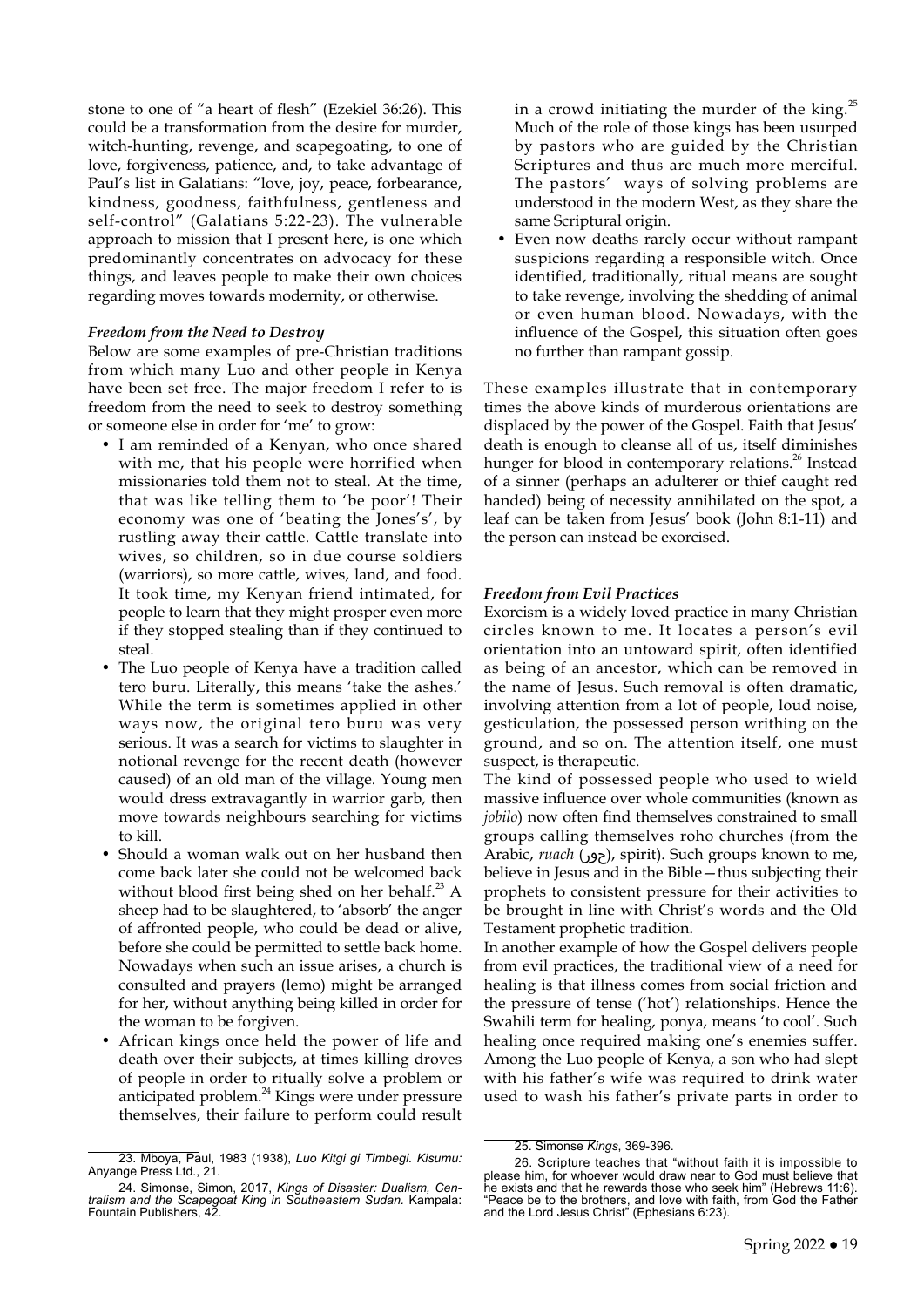acquire healing.<sup>27</sup> Nowadays 'mere' exorcism is widely considered sufficient for someone to be forgiven.

I will not here go into detail on the way the grace of God works in peoples' lives, except to say that joy and thankfulness for what God is doing can translate into an aversion for sin that offends God. Forgiven people internally motivated by gratefulness may lead much more effectively transformed lives than those on whom laws are imposed from the outside.

A girl of marriageable age would once have been dragged kicking and screaming to her suitor by his brothers, an event that often resulted in serious fights with her kin. Nowadays parents who as a result of their faith in Christ have had a change of heart,<sup>28</sup> accept that a girl can go willingly, without afront to their investment into her as parents.

Making an incision in order to remove objects passed to someone through evil eye, has become only one of a larger crowd of potential curative techniques. The availability of candles, variously coloured cloth, and other means such as occasionally more dramatic flame thrower displays (enabled through having paraffin that someone can spit over a candle) can substitute for bodily incisions. Whereas feared intense envy once strictly limited accumulation of material things by African people, the Gospel has heralded a new age, in which one could say in brief; that fear of God reduces fear of envy. This has contributed to advances in people's material existence, resulting in availability of means for use in healing rituals that did not used to be there.

Land and boundary disputes remain major flashpoints in rural living. In the past their severity was such, and life expectancy was such, that the living of different families was invariably separated by bush (i.e., areas of uncultivated uninhabited ground). Nowadays, when families often live cheek to jowl, many in my experience offer verbal testimony to having forgiven someone even for moving a boundary marker put down by the elders.<sup>29</sup> I assume that faith in God consistently being given credit for this new attitude to boundary disputes, demonstrates a genuine change of heart towards forgiveness rather than insisting on one's land-rights.

#### **CONCLUSION**

My major point here is that positive impacts can arise from the Gospel, with little or no need for modernity. Therefore, drawing on modernity and its epistemicidal impacts to undergird Bible teachings is not a necessity. In fact, it can be a handicap, e.g., requiring expensive clothing to appear modern might necessitate income that has to be begged, borrowed, or stolen. Modernity

can be a drawback to the spread of the Gospel. When godly people's 'thriving' is interpreted in modern terms, this implies they should possess vehicles, live in permanent buildings (rather than houses made from mud), have a good knowledge of English that can be very expensive to acquire, and so forth. These things being prerequisites can limit the spread of the Gospel.

I want to finish by discussing how I advocate for missionaries to avoid being proponents of modernity. The prescription I offer is simple, in a sense, yet difficult at the same time. It is not by making specific rules for missionaries, for example that they should not own a computer or eat ice cream (things associated with modernity). My prescription advocates for missionary vulnerability within a local context in two important ways: 1. They should use (entirely) indigenous languages in interaction with the tribal people they are reaching. 2. They should contribute no more to ongoing projects or crises (e.g., health, hunger) than would another relatively poor person in the community who is not related to a sufferer. To these I could add, they should put themselves on a course of trying to communicate with people by imitating the way they communicate with each other. That is, a major part of the aim of a missionary when sharing from the Bible ought to be to do so in the same way as local Christians share Biblical truths.

Allow me to elaborate a little on how to share from the Bible, from personal experience. I find this an ongoing challenge. I believe also rightly so, as helpful Biblical interpretation should not be an outcome of a method, but intervention of God's Holy Spirit, an intervention which is facilitated by many aspects of a preacher's way of life, such as having a contrite heart. I add the suggestion, that it is immersion in local ways of life, both physically but also mentally in one's thought processes, while meditating on Scripture, that results in the most helpful interpretation of the Bible for teaching and preaching. I consider this more important than 'techniques' of Bible study, as can be advocated in teaching manuals. $30$ 

Following vulnerable mission practices of not boosting ministry using outside resources or languages, precludes the need to decide which of a selection of projects should be prioritised. Deciding to provide help for one type of project and not another otherwise tends to be a means of controlling a community. The choice of what to help them with, and thereby this means for a missionary to exert power, is done away with by the decision to not provide externally-sourced financial support. Use of indigenous languages bypasses nearly all of today's global modernising initiatives. Use of and comprehension of indigenous tongues, as employed in context, is key to enabling a

<sup>27.</sup> Mboya, Paul, 1983 (1938), *Luo Kitgi gi Timbegi.* Kisumu: Anyange Press Ltd, 20.

<sup>28.</sup> Ezekiel 36:26: "I will give you a new heart and put a new spirit in you; I will remove from you your heart of stone and give you a heart of flesh."

<sup>29.</sup> I am often not able to verify whether the verbal testimony given is the end of the matter, or whether some kind of revenge or retribution is also sought.

<sup>30.</sup> I consider that learning interpretive approaches, such as for example advocated for by Fee and Stuart, while helpful, should be secondary to meditative exposure to the lived-contexts of the people with whom one will be sharing. (Fee, Gordon D., and Stuart, Douglas, 1993, How to Read the Bible for all its Worth (second edition). Michigan: Zondervan Publishing House.)